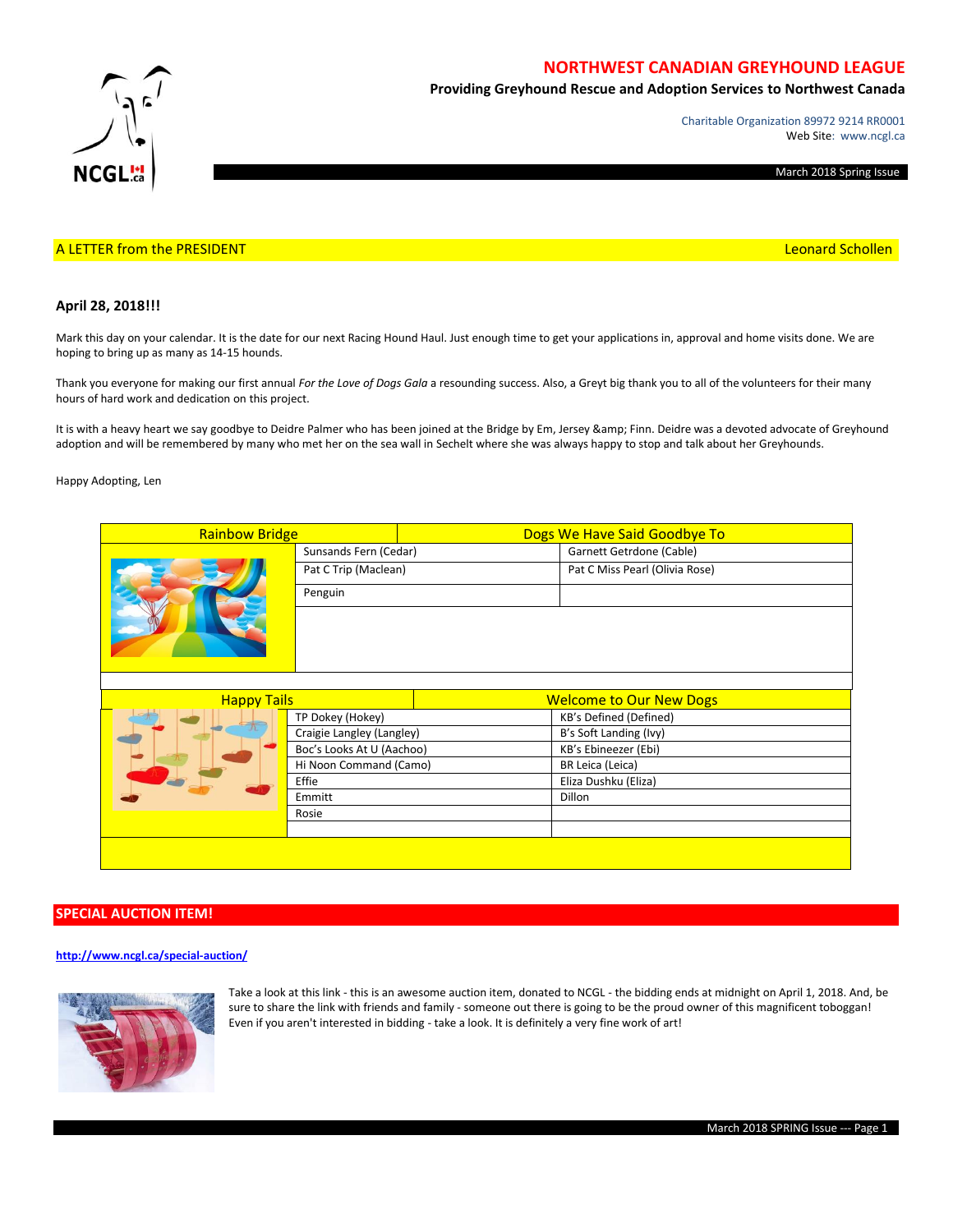# **Wonderful News: LADNER BOSLEY'S CELEBRATES GREYHOUNDS IN APRIL! Do Drop In!**



#### **FEATURING NORTHWEST CANADIAN GREYHOUND LEAGUE**

## **DURING PET APPRECIATION MONTH 2018**

#### **APRIL 1st -30th, 2018**

We are very excited to announce that Bosley's-Ladner Store #7007 has selected Northwest Canadian Greyhound League (NCGL) as their charity of choice to participate in their Pet Appreciation Month 2018.

For the full month of April, NCGL will be featured daily at: **5263 Ladner Trunk Road, Ladner, BC V4K 1W4**. NCGL will have an information table with our brochures, a supply of adoption/foster/volunteer applications and signage inside the store. Bosley's will be collecting cash donations for our organization every day and at the end of the campaign will present us with a cheque for the donations collected.

On **Saturday, April 21st, 2018**, NCGL has agreed to hold a **Meet & Greet** at the store, **from 1:00 pm to 3:00 pm**. We would love to have as many Greyhounds as possible stop by for a visit and to thank Bosley's for this very generous opportunity.

In addition, on that day, 50% of the revenue from self-dog bathing fees collected will also be included in the donation to our group. It's a huge area and would be a greyt idea if your hound is due for their Spring bath – cost is only \$10.50 – and no fuss - no mess - to clean up at home! And an added bonus is that other owners will be there to assist if your hound is bath-shy!

#### **GALA NEWS - Read all about it - gr8 turnout and gr8 sponsors**

<http://www.ncgl.ca/for-the-love-of-dogs-bc-2018-valentine-gala-fundraiser/>

And, be sure to see the most wonderful video - 17 years and counting!

The NCGL Northwest Canadian Greyhound League (17 years and counting) presents.....a few of our furry friends.

#### **A GRYT RESCUE STORY in SASKATCHEWAN**

This page talks of the rescue of the abandoned dogs in Saskatchewan.

<http://www.ncgl.ca/abandoned-dogs-rescued-from-farm-near-alberta-saskatchewan-divide-after-facing-the-elements/>

### **HOW TO POISON YOUR DOG**



Kill it with kindness. Give your dog chocolate, the holiday staple. Dark, unsweetened baker's chocolate is far more toxic than milk chocolate or white chocolate. Chocolate contains theobromine, a stimulant that will increase your dog's blood pressure and stimulate the cardiovascular and central nervous systems.

Symptoms of theobromine toxicity include excitement, vomiting, thirst, seizures or spasms. There is no antidote. Pumping your dog's stomach might work if you get the dog to the vet in time; otherwise, all that can be done is to try to stabilize your dog. A dog's body takes over seventeen hours to metabolize the chocolate and excrete it.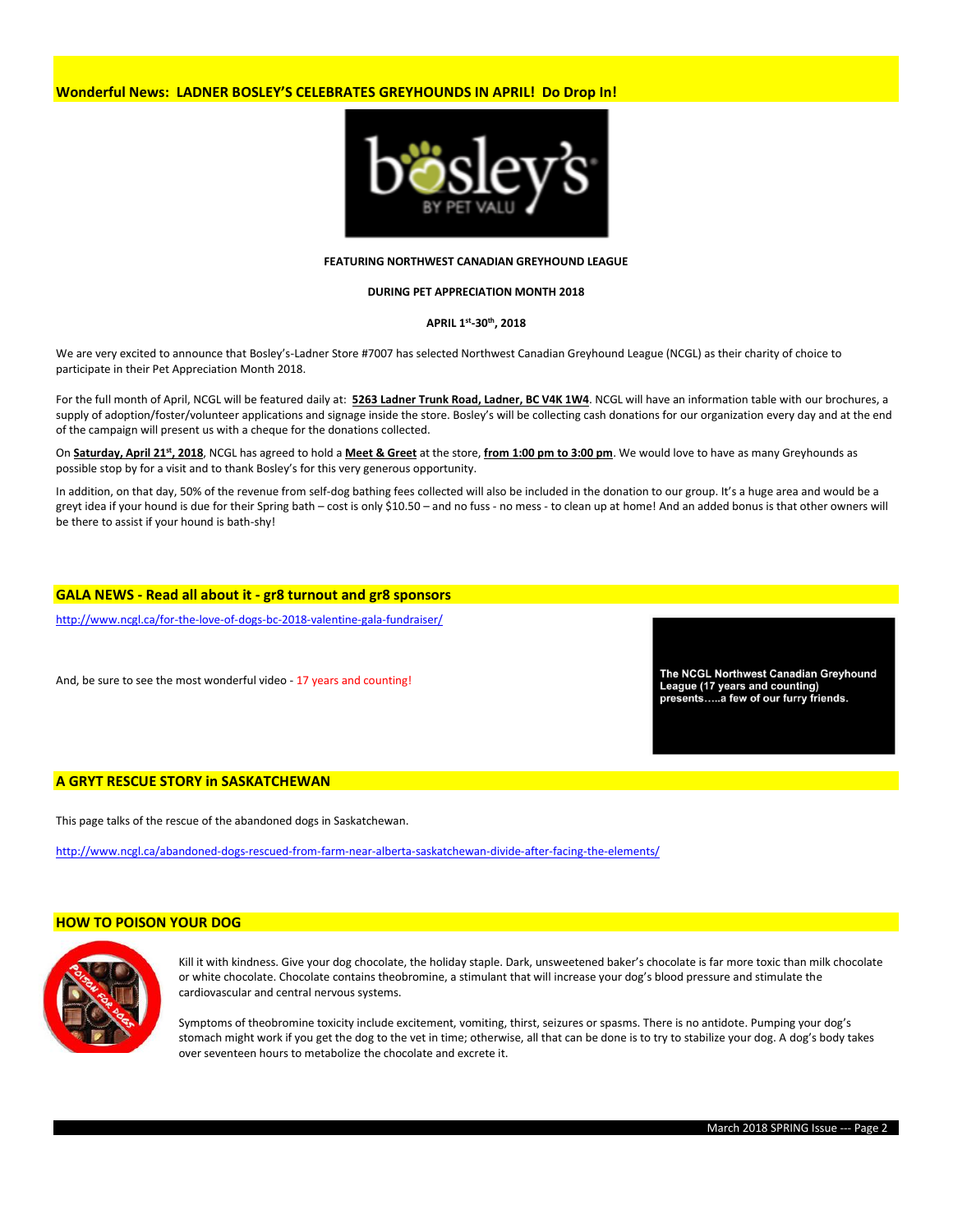**EASTER WARNING**: With Easter coming up, chocolate treats abound. Your dog will find them if you or your children leave them around. Those plastic bags containing chocolate are no barrier to a dog's teeth (been there, done that). That gaily-wrapped package hidden for the Easter morning hunt appears innocuous to you, but to your dog, it's Nirvana and he'll find it. Keep gift chocolates on a top shelf till you give them. Protect your dog from itself.

| <b>GREYT DATES</b>                                            |                                                       |  |  |  |  |
|---------------------------------------------------------------|-------------------------------------------------------|--|--|--|--|
| for further details go to http://www.ncgl.ca/events-calendar/ |                                                       |  |  |  |  |
| PetSmart - Port Coquitlam M+G                                 | Sunday, April 8th, May 6th, June 3rd                  |  |  |  |  |
| PetSmart - Surrey M+G                                         | Saturday, May 19th, June 16th                         |  |  |  |  |
| PetSmart - Calgary Chinook M+G                                | Sundays, April 1, 8 22                                |  |  |  |  |
| Monthly Greyhound Gatherings @ Templeton Field                | Saturdays, March 24, April 28, May 26                 |  |  |  |  |
| Animal Expo - Save the Date!                                  | Sunday, August 19th                                   |  |  |  |  |
| Bosley's Pet Appreciation Month in LADNER                     | All month! April 1-30                                 |  |  |  |  |
| Victoria, monthly greyhound walk                              | April 15, May 20, June 15                             |  |  |  |  |
| PetSmart - Victoria, Uptown Center                            | Saturdays, April 14th, May 12th, June 16th, July 21st |  |  |  |  |

# **More Gr8 News - GREYHOUNDS ARRIVING IN BC!**

Greyhounds will be arriving in BC on Saturday, April 28th, 2018. Don't miss out….get your applications in now.

We are also in need of foster homes – if you can't adopt right now, how about fostering one of these beauties on a short-term basis?

Adoption Applications are available at:

<http://www.ncgl.ca/adoptable-dogs/adoption-forms/>

Foster Applications are available at:

<http://www.ncgl.ca/wp-content/uploads/2016/05/Fostering-Application-2016-05.pdf>



**DOG FLU SPREAD FEARED – BC Vets on the Lookout for Dog Flu – Published in The Province & Vancouver Sun Newspapers Thursday, January 18, 2018**

Please be sure to read this article and keep you hounds safe!

<http://vancouversun.com/news/local-news/b-c-veterinarians-on-alert-after-dog-flu-shows-up-in-ontario>